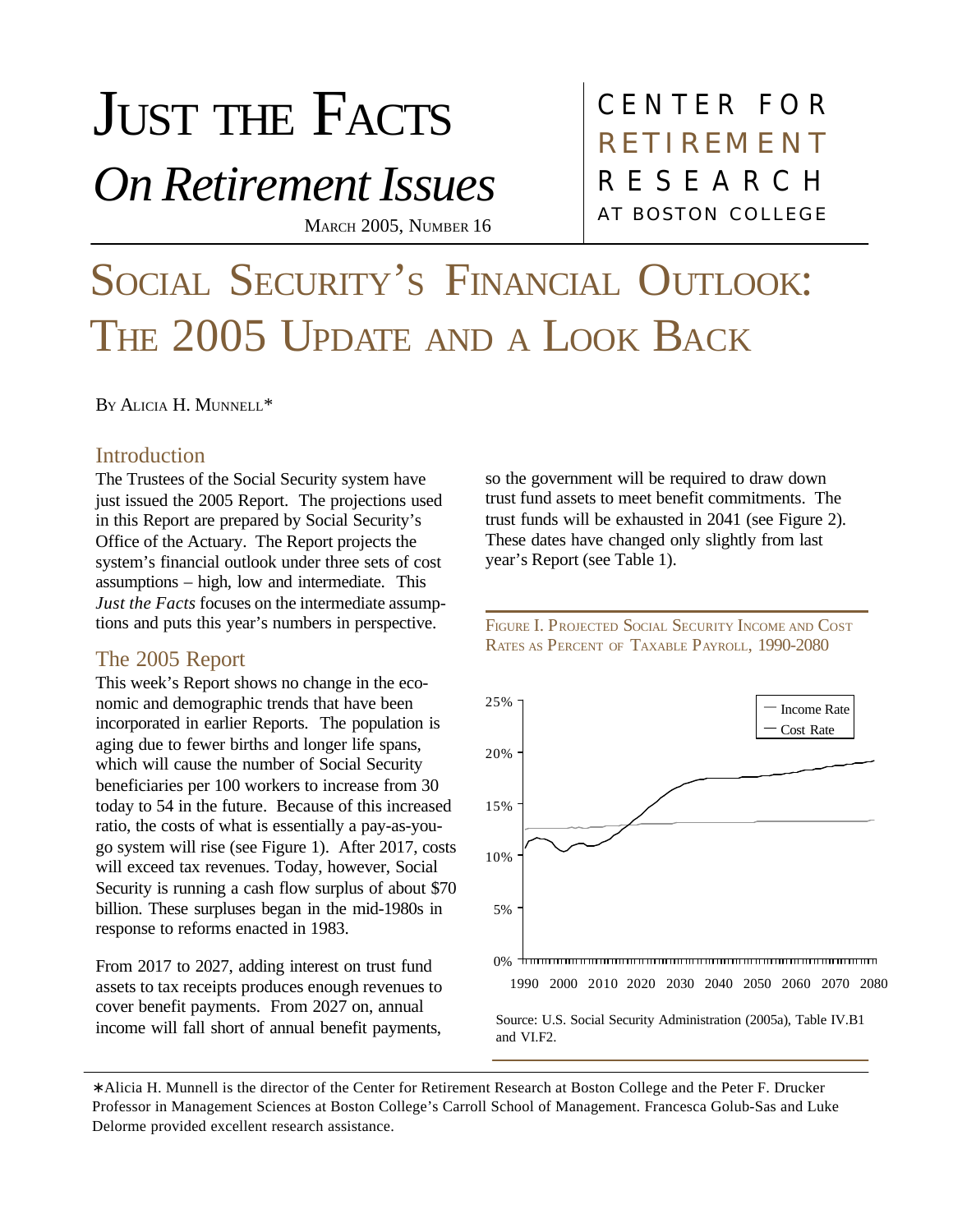FIGURE 2. SOCIAL SECURITY TRUST FUND ASSETS. 1990-2080





Assuming no new legislation, what happens in 2041? This date is often described as the point at which Social Security is bankrupt, leaving the impression that there is no money at all. But tax revenues continue rolling in. So Social Security still has enough revenue to pay roughly 70 percent of currently legislated benefits (see Figure 3).

Over the next 75 years, Social Security's long-run deficit is projected to equal 1.92 percent of covered payroll earnings. That figure means that if the payroll tax rate were raised immediately by roughly 2 percentage points – 1 percentage point each for the employee and the employer – the government would be able to pay the current package of benefits for everyone who reaches retirement age at least

TABLE 1. KEY DATES FOR THE SOCIAL SECURITY TRUST **FUND** 

| Event                                                    | 2004 Report | 2005 Report |
|----------------------------------------------------------|-------------|-------------|
| First year outgo<br>exceeds income<br>excluding interest | 2018        | 2017        |
| First year outgo<br>exceeds income<br>including interest | 2028        | 2027        |
| Year trust fund assets<br>are exhausted                  | 2042        | 2041        |

Source: U.S. Social Security Administration (2005b).

through 2079. The size of the tax increase needed to make the system solvent is a useful way to gauge the shortfall over the 75-year period.

Social Security's financing problem is somewhat more complicated than just described. Under current law, the tax rate is fixed while costs are rising. This pattern produces surpluses now and large deficits in the future. As a result of this profile, for each year the projection period moves forward, another year with a large deficit is added to the 75-year deficit. Assuming nothing else changes, this phenomenon will slightly increase the 75-year deficit each year (.07 percent of taxable payroll with today's deficits). Most policymakers believe that the system should not be left with a huge deficit in the 76th year.





Source: U.S. Social Security Administration (2005a), Table VI.F2

A different pattern of costs emerges when Social Security outlays are projected as a percent of Gross Domestic Product (GDP) rather than as a percent of taxable payroll (see Figure 4). The cost of the program is projected to rise from 4.3 percent of GDP today to 6.3 percent of GDP in 2040, and to only 6.4 percent by the end of the 75-year projection period. The reason why costs as a percent of GDP more or less stabilize while costs as a percent of taxable payroll keep rising is that taxable payroll are projected to decline as a share of total compensation due to continued projected growth in untaxed fringe benefits, such as health insurance.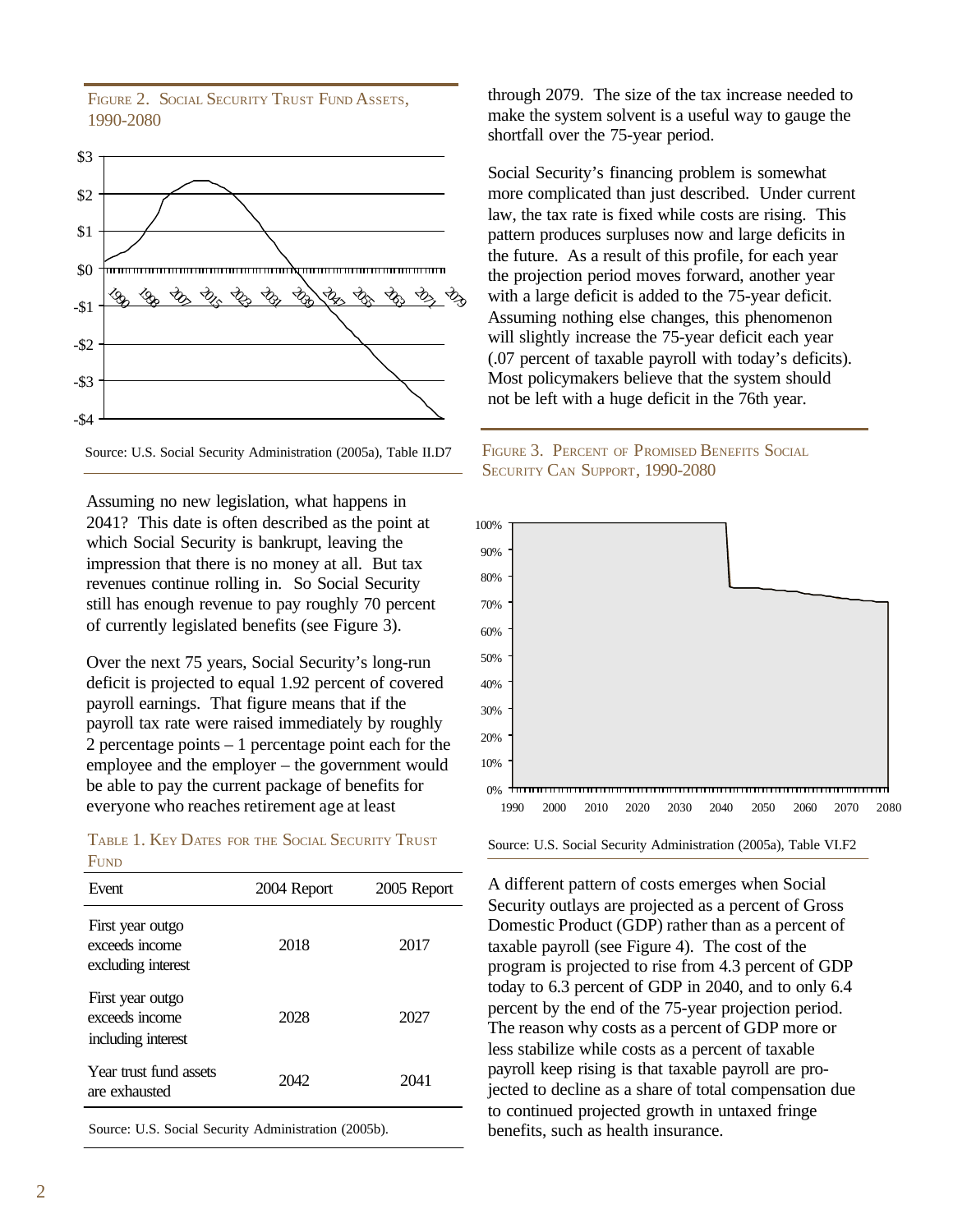#### The 2005 Report in Perspective

Social Security's 75-year deficit is essentially unchanged from that reported a year ago: 1.92 percent versus 1.89 percent of taxable payroll. But recent numbers are in sharp contrast to the projection of a 75-year balance in 1983 when Congress enacted the recommendations of the so-called Greenspan Commission. Almost immediately after the 1983 legislation, however, deficits appeared and increased sharply in the early 1990s (see Figure 5).

FIGURE 4. SOCIAL SECURITY COSTS AS PERCENT OF GROSS DOMESTIC PRODUCT AND TAXABLE PAYROLL, 1990-2080



Source: U.S. Social Security Administration (2005a), Figure II.D5, IV.B1.

Why did the balance deteriorate? In the 1983 Report, the Trustees projected a 75-year actuarial surplus of 0.02 percent of taxable payroll; the 2005 Trustees project a deficit of 1.92 percent. Table 2 shows the reasons for this swing of 1.94 percent of taxable payroll. Leading the list is the impact of changing the valuation period. That is, the 1983 Report looked at the system's finances over the period 1983-2058; the projection period for the 2005 Report is 2005-2079. Each time the valuation period moves out one year, it picks up a year with a large negative balance. That is the reason that policymakers insist on looking beyond the 75-year projection period when considering ways to restore solvency.

FIGURE 5. SOCIAL SECURITY'S 75-YEAR DEFICIT AS A PERCENT OF TAXABLE PAYROLL, 1983-2005



Source: U.S. Social Security Administration (2005a), Table VI.B1.

The other major factors contributing to the increase in the deficit have been the change in methods of analysis used by the actuaries and unexpected increases in disability rolls. With respect to disability, the number of awards per 1,000 workers rose from 3 in 1983 to over 5 today.<sup>1</sup> Another contributor to the increased actuarial deficit over the past 22 years has been a worsening of economic assumptions — primarily a decline in assumed productivity

|  | TABLE 2. REASONS FOR CHANGE IN SOCIAL SECURITY 75- |  |
|--|----------------------------------------------------|--|
|  | YEAR DEFICIT AS A PERCENT OF PAYROLL, 1983-2005    |  |

| <b>Item</b>                             | Change  |
|-----------------------------------------|---------|
| Balance in 1983                         | 0.02    |
| Changes due to:                         |         |
| Valuation Period                        | $-1.29$ |
| <b>Disability Data and Assumptions</b>  | $-0.66$ |
| <b>Projection Methods and Data</b>      | $-0.60$ |
| <b>Economic Data and Assumptions</b>    | $-0.29$ |
| Legislation/Regulation                  | 0.16    |
| <b>Demographic Data and Assumptions</b> | 0.74    |
| Total Change in Balance*                | $-1.94$ |
|                                         |         |

#### Balance in 2005 -1.92

Source: Author's calculations based on earlier analysis by John Hambor, recreated and updated from Social Security Trustees Reports, 1983-2005. Note: Total includes 0.01 percent that could not be attributed to listed categories.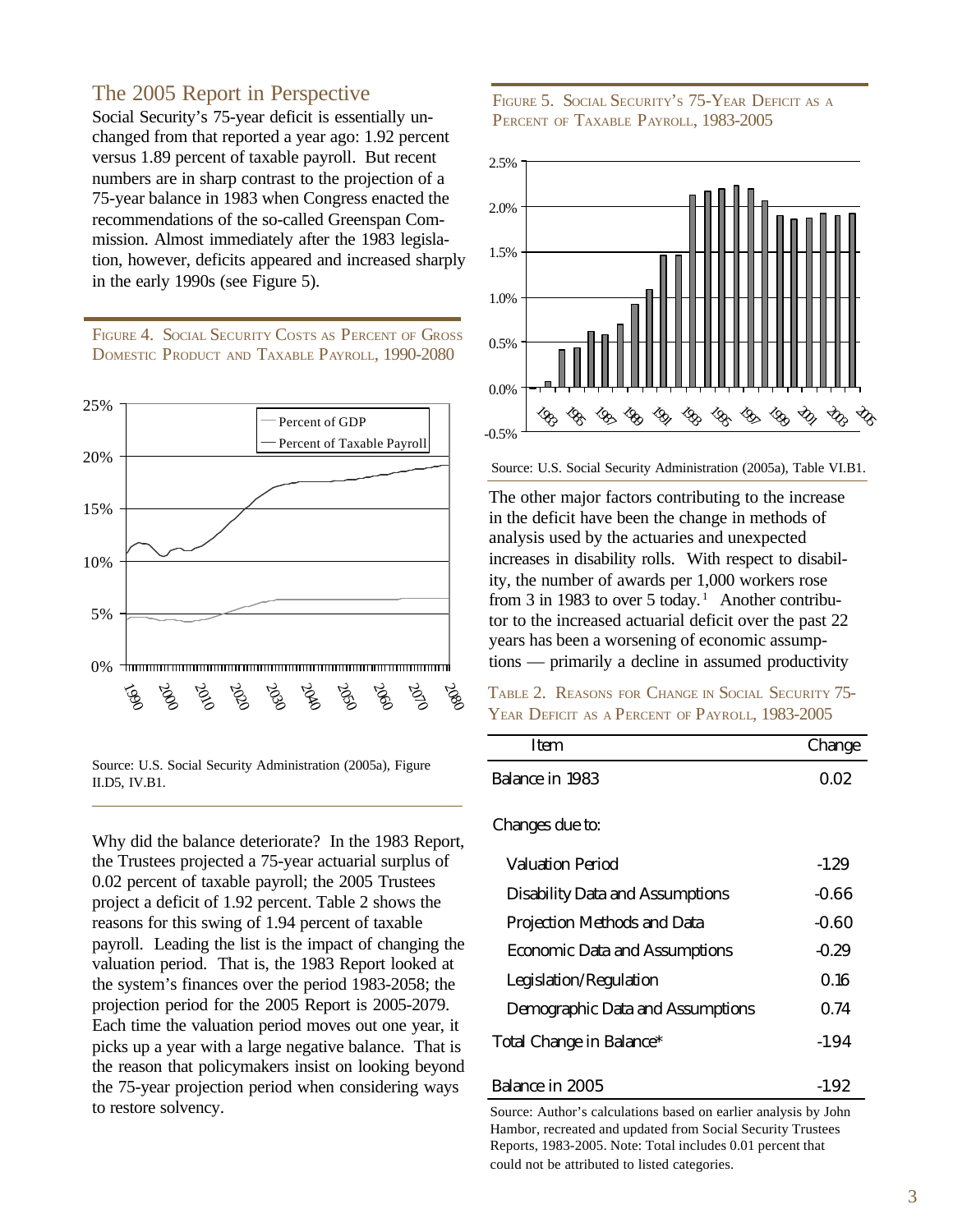growth. Offsetting the negative factors has been a reduction in the actuarial deficit due to changes in demographic assumptions — primarily higher mortality for women.

#### Unfunded Liabilities

The previous discussion has focused on Social Security's financial shortfall as a percent of either taxable payroll or GDP. The notion is that any number associated with a program as significant as Social Security over a 75-year period will look very large. But the economy will also be growing over those 75 years, so the most sensible way to look at the shortfall is its size relative to the nation's ability to pay.

Sometimes the press, however, reports Social Security's shortfall in dollar terms. One very large number is \$4.0 trillion. This number is the present discounted value of the difference between projected revenues and expenditures over the next 75 years. (Dividing this number — plus a one-year reserve cushion — by taxable payroll over the next 75 years brings us back to the 1.92 percent deficit discussed above). Figure 6 shows how the 75-year unfunded liability has changed over time.

FIGURE 6. SOCIAL SECURITY'S UNFUNDED OBLIGATIONS FOR THE 75-YEAR PROJECTION PERIOD, 1983-2005

**Trillions** 



Source: Goss et al (2004) and U.S. Social Security Administration (2005a), Table IV.B6

An even larger number that sometimes appears is \$11.1 trillion. This number represents the present discounted value of the difference between revenues and benefits from now to infinity. Infinity is a very long time. And many analysts think this number places too much weight on what may happen in the very distant and uncertain future. Nevertheless, dividing even this infinite shortfall by the present discounted value of taxable payroll over the infinite horizon produces a shortfall equal to 3.5 percent of taxable payroll (see Table 3).

#### TABLE 3. SOCIAL SECURITY'S FINANCING SHORTFALL

| Period        | Present Discounted<br>Value (Trillions) | As a percent of     |     |
|---------------|-----------------------------------------|---------------------|-----|
|               |                                         | Taxable<br>payrolls | GDP |
| 2005-2079     | $$4.0*$                                 | 1.8                 | 0.6 |
| 2005-Infinity | \$11.1                                  | 3.5                 | 12  |

Source: U.S. Social Security Administration (2005a), Table IV.B6

\*Note: The \$4.0 trillion is the difference between scheduled benefits and projected revenues; it excludes another \$301 billion required to bring the trust fund to 100 percent of annual cost by the end of the period. If this latter amount were included, the deficit relative to payroll is 1.92 as reported earlier.

Both unfunded liability measures increased in the 2005 Report – from \$3.7 trillion in 2004 to \$4.0 trillion in 2005 for the 75-year period and from \$10.4 to \$11.1 trillion in 2005 for the period to infinity. In both cases, this increase is primarily due to the inflation and real interest rate impact of postponing the date of restoring balance for one year. The numbers as a percent of taxabe payroll and as a percent of GDP remained virtually unchanged, however, because the present value of future payroll and GDP increased along with the unfunded obligations.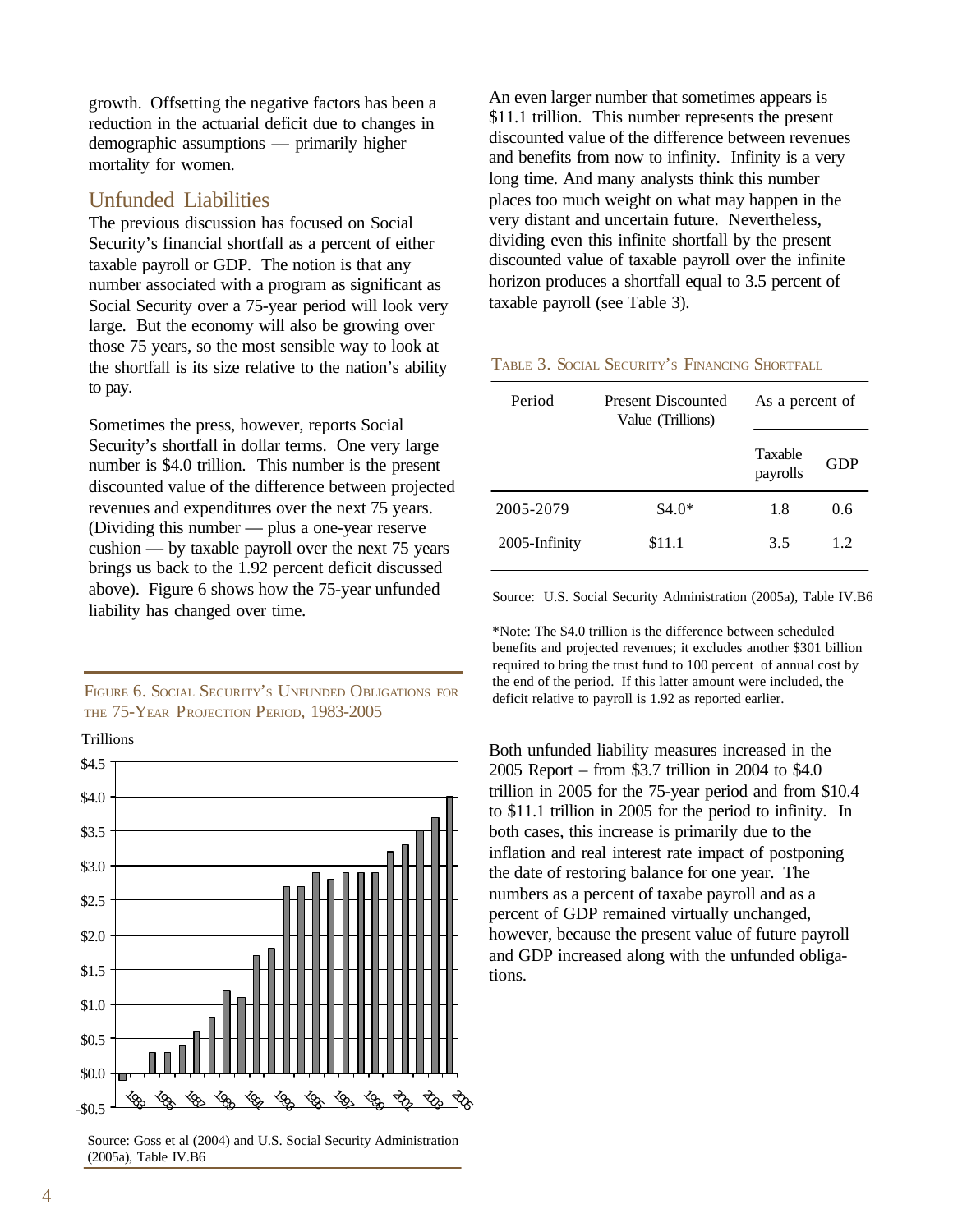#### Conclusion

The 2005 Trustees Report reconfirms what has been evident for two decades – namely, Social Security is facing a long–term financing shortfall. Changes in the underlying assumptions are unlikely to eliminate the problem (See Figure 7). Although future rates of immigration, disability, mortality, and real wage growth are uncertain, switching any of the individual assumptions to the Trustees "low cost" scenario closes only part of the gap. Therefore, this problem can be solved only by putting more money into the system or by cutting benefits. There is no silver bullet.

FIGURE 7. IMPACT OF HIGH COST AND LOW COST ASSUMP-TIONS AS PERCENTAGE OF SOCIAL SECURITY 75-YEAR SHORT FALL



Source: Author's calculations based on U.S. Social Security Administration (2005a), Table V1.D1, V1.D2, V1.D3, V1D4, VI.D7

#### **Endnotes**

1 Social Security Administration (2004).

#### References

- Goss, Stephen, Alice Wade and Jason Schultz. 2004*. Unfunded Obligation and Transition Cost for the OASDI Program.* Washington, D.C.: U.S. Social Security Administration.
- U.S. Social Security Administration. 2005a. "The 2005 Annual Report of the Board of Trustees of the Federal Old Age, Survivors and Disability Insurance Trust Funds."
- U.S. Social Security Administration. 2005b. "Status of the Social Security and Medicare Programs: A Summary of the 2005 Annual Reports."
- U.S. Social Security Administration. 2004. "Applications for Disability Benefits & Benefit Awards." Available at http://www.ssa.gov/ OACT/STATS/table6c7.html.